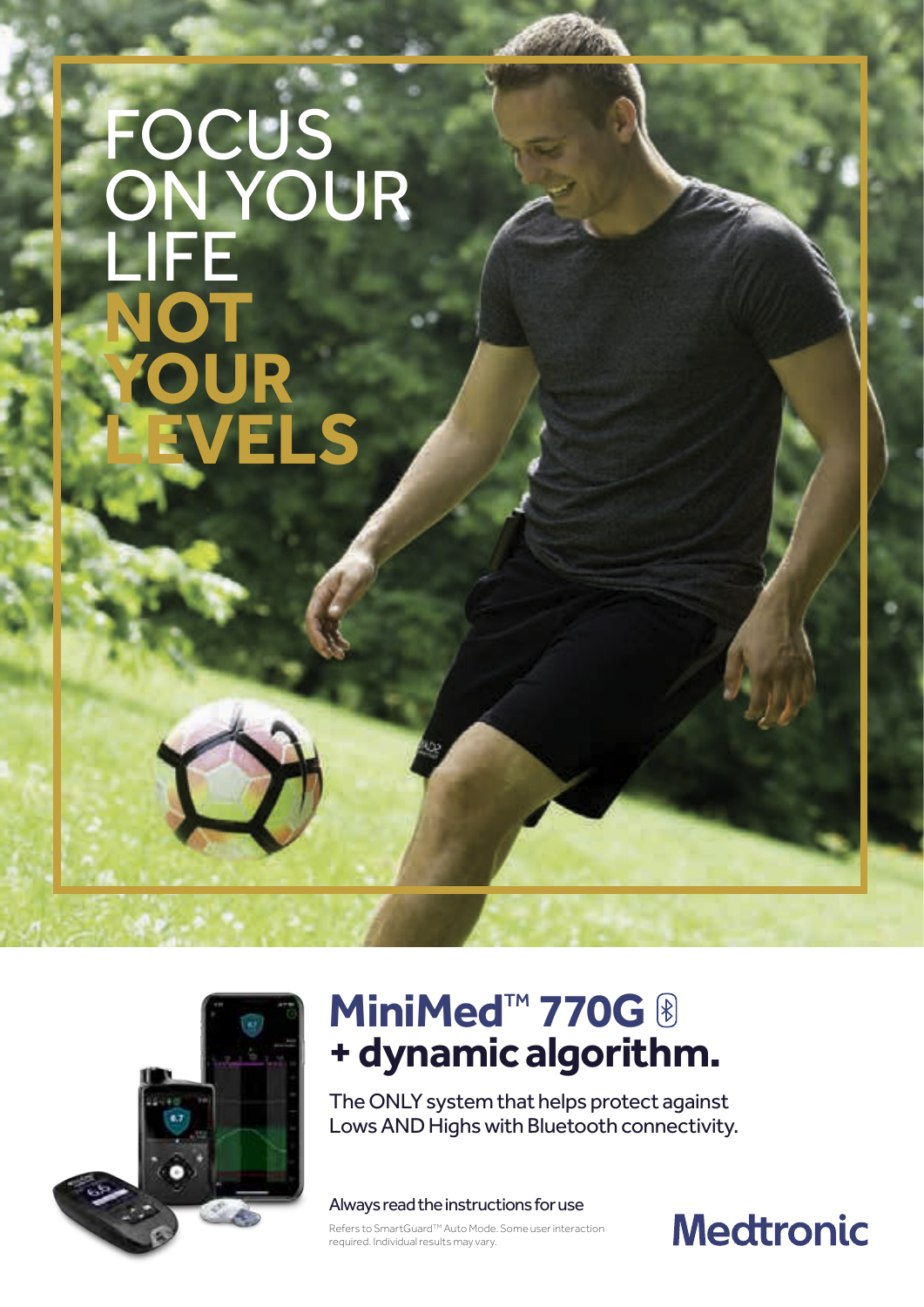# A PUMP THAT **FOCUSES ON YOU, 24/7**

Monitors your glucose 24/7 and **predicts** whether you're going high or low.



SELF-ADJUSTS

Every day at midnight, the dynamic algorithm recalculates and resets the total insulin dose. It **adapts** to how your body works.<sup>2</sup>

Smooths out highs and lows, with SmartGuard™ tech that increases or decreases insulin delivery, **every 5 minutes.** 





No pre-set basal rate means **no assumptions**  about insulin requirements.3

### ADAPTS

Worry less with **SmartGuard**™ **tech** that self-adjusts, taking on more tasks of managing diabetes for you - so you can keep your day on track.

### SMARTGUARD<sup>™</sup> AUTO MODE

### **MiniMed**™ **770G THE ONLY SYSTEM THAT**  AUTOMATICALLY ADJUSTS LEVELS FOR YOU

## **EVERY 5 MINUTES**

The MiniMed™ 770G insulin pump system\* is engineered with advanced features that help keep you focused on your life.



### **PREDICTS**



If you're going high, it gives you more insulin

\*Components sold separately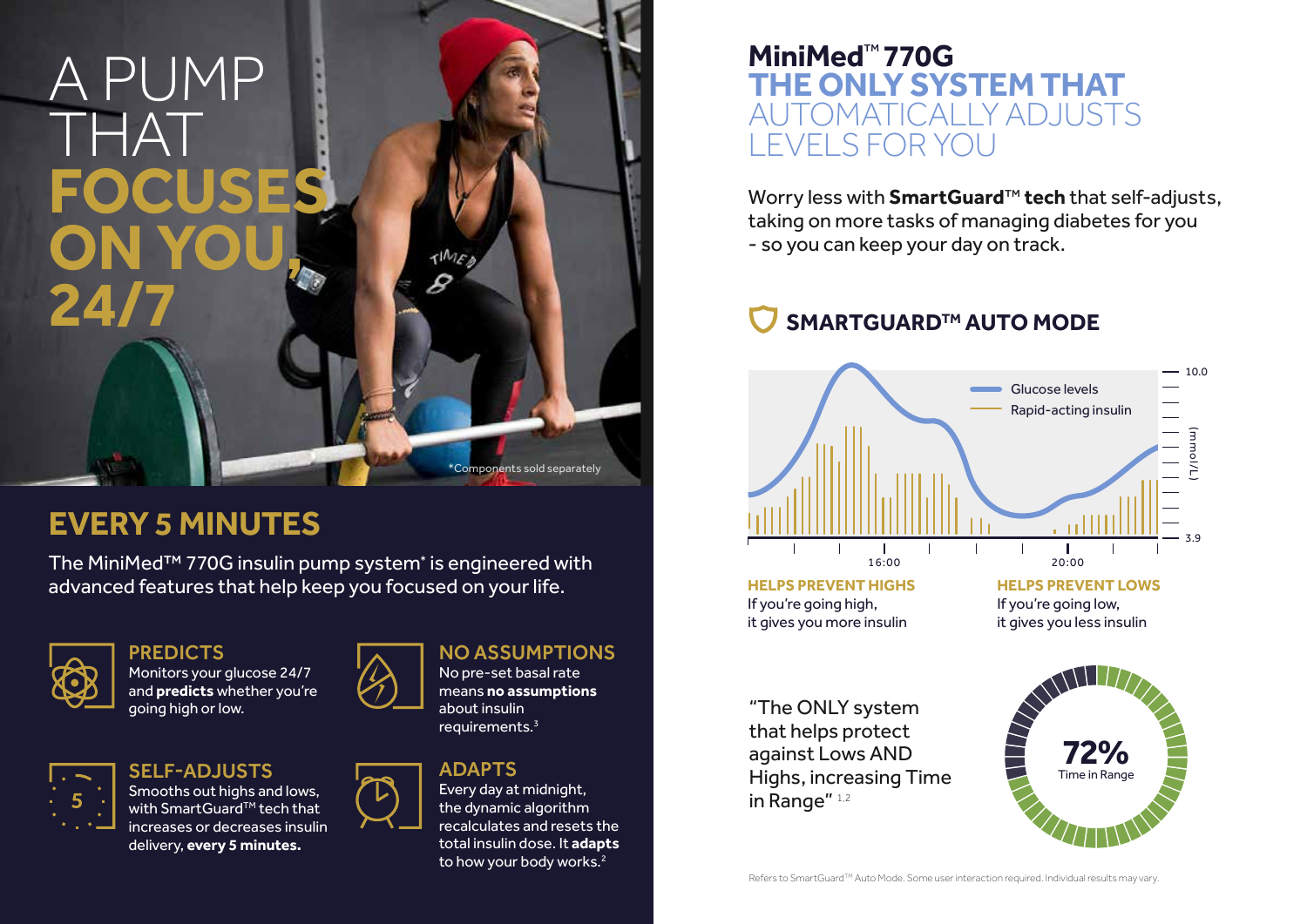Get notified on your phone if you're going high or low. At any time, glance at the app to instantly know your real-time glucose levels. Auto-Synch to Carelink reports to support in-office or remote doctor visits

#### CareLink<sup>™</sup> Connect App  $\mathbb{R}$ GIVE LOVED ONES PEACE OF MIND

Securely share pump and CGM info with up to five care partners.





# STAY IN THE KNOW **ON THE GO**

Don't get stalled during busy or active days—the MiniMed™ 770G system keeps you informed with real-time glucose trends on your phone, so you can glance and go.

SmartGuard™ ON

5.3 mmol/L

 $\mathcal{S}$ 

Low predicted, insulin suspended

Glucose in range

#### MiniMed<sup>™</sup> Mobile App  $\bigcirc$ KNOW IF YOU GO HIGH OR LOW Medtronic



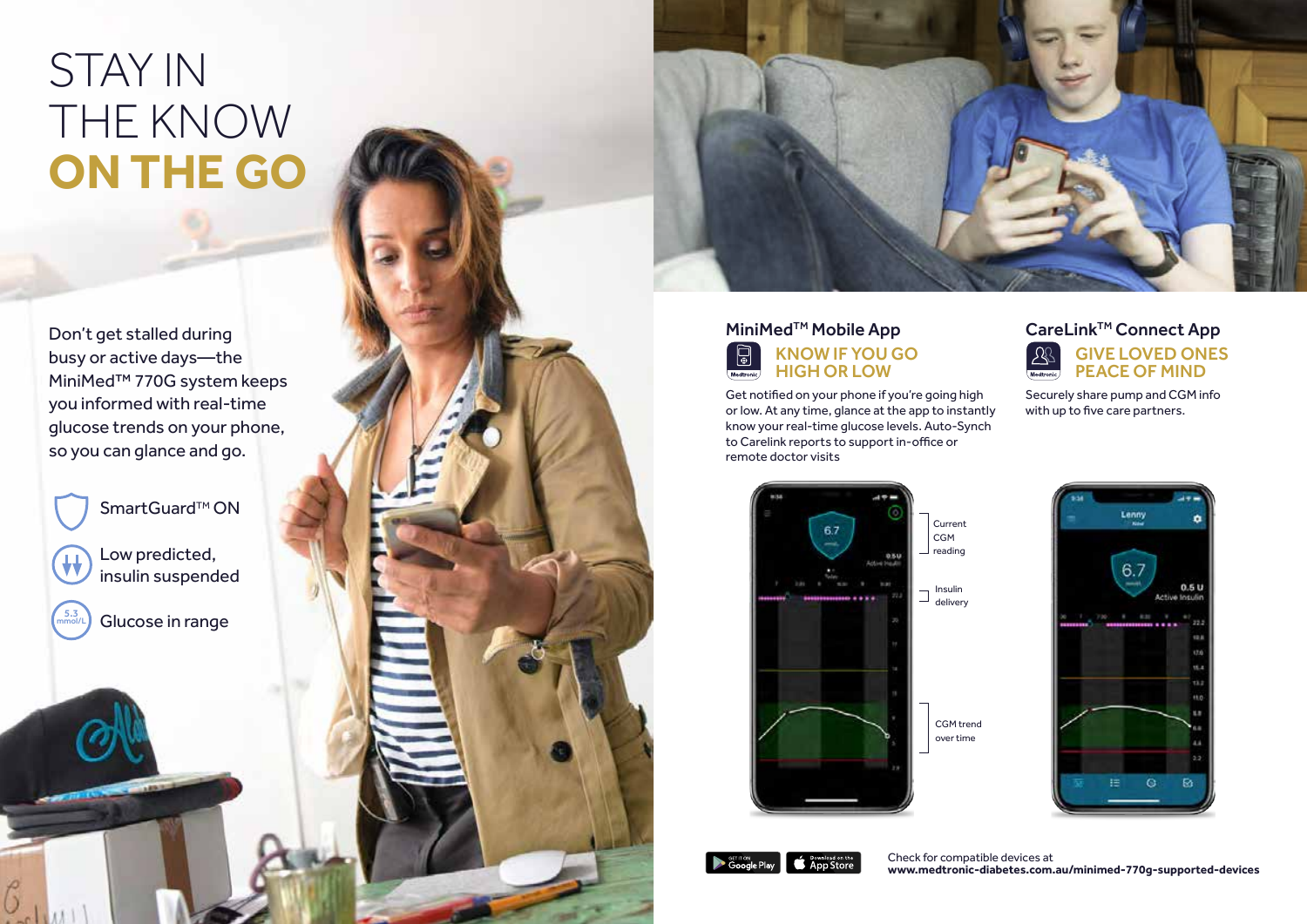

**Wireless** 

#### **Continuous Glucose** Monitoring (CGM)

Guardian<sup>™</sup> Sensor 3 measures glucose levels every 5 minutes, sending info to the pump.

#### MiniMed<sup>™</sup> 770G Insulin Pump

#### Infusion Set

Allows for continuous and discreet delivery of insulin.

Works as the hub for the system.

Software enables future updates and upgrades to the latest technology from Medtronic\*\*

The pump communicates with the other system components to calculate insulin adjustments.

# WIRELESS ® **UPGRADES**

### Smartphone App

Get notified on your phone if you are going high or low.

Easily track your pump and CGM info with the MiniMed<sup>™</sup> Mobile app.

Bluetooth

\*\*Subject to eligibility

#### Blood Glucose Meter

Accurate test results from

the Accu-Chek® Guide Link blood glucose meter are sent wirelessly to the pump for quick sensor calibrations.



Estimated availability in the first quarter of 2021.